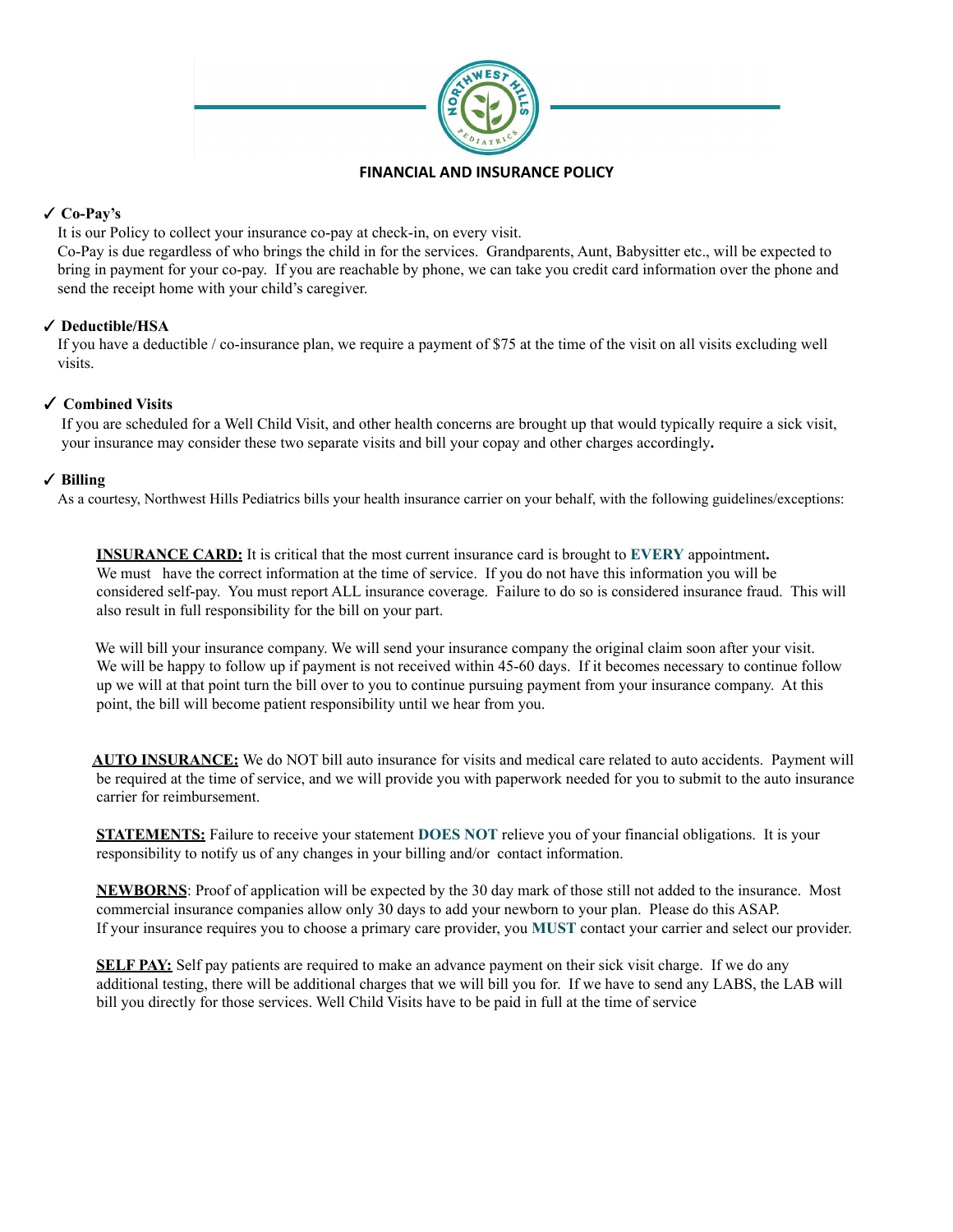

## **ADMINISTRATIVE FEES:**

Northwest Hills Pediatrics charges various fees for the following items: Copies of Medical Records - \$25 Completions of additional sports physical forms (free during Well Child Visit) - \$5 Completion of FMLA paperwork - office visits Returned Check (of insufficient funds) - \$20 applied to account **"No Show" Fees:** If you miss or cancel your appointment without at least 24 hours notice, you may be charged the following:

> *Well Child Visit \$50.00 Well Child Visit Teen/New Visits \$75.00 Behavioral Visit \$75.00 You must cancel "Sick Visit" you cannot keep at least two hours prior to your scheduled time or you will be assessed \$20 missed appointment fee*

Please be advised that chronic no-shows (3 or more) may result in a dismissal from the practice

**BALANCES:** In order to improve our office efficiency and ensure that we can financially sustain ourselves while provide services our patients are accustomed to, the following are our policies regarding outstanding balances. We send out statements monthly. If the account gets more than 120 days past due, you will receive a phone call from our billing department to make a payment or set up a payment plan. Your account will be flagged and no appointments will be able to be booked until balance is paid or payment plan is set up.